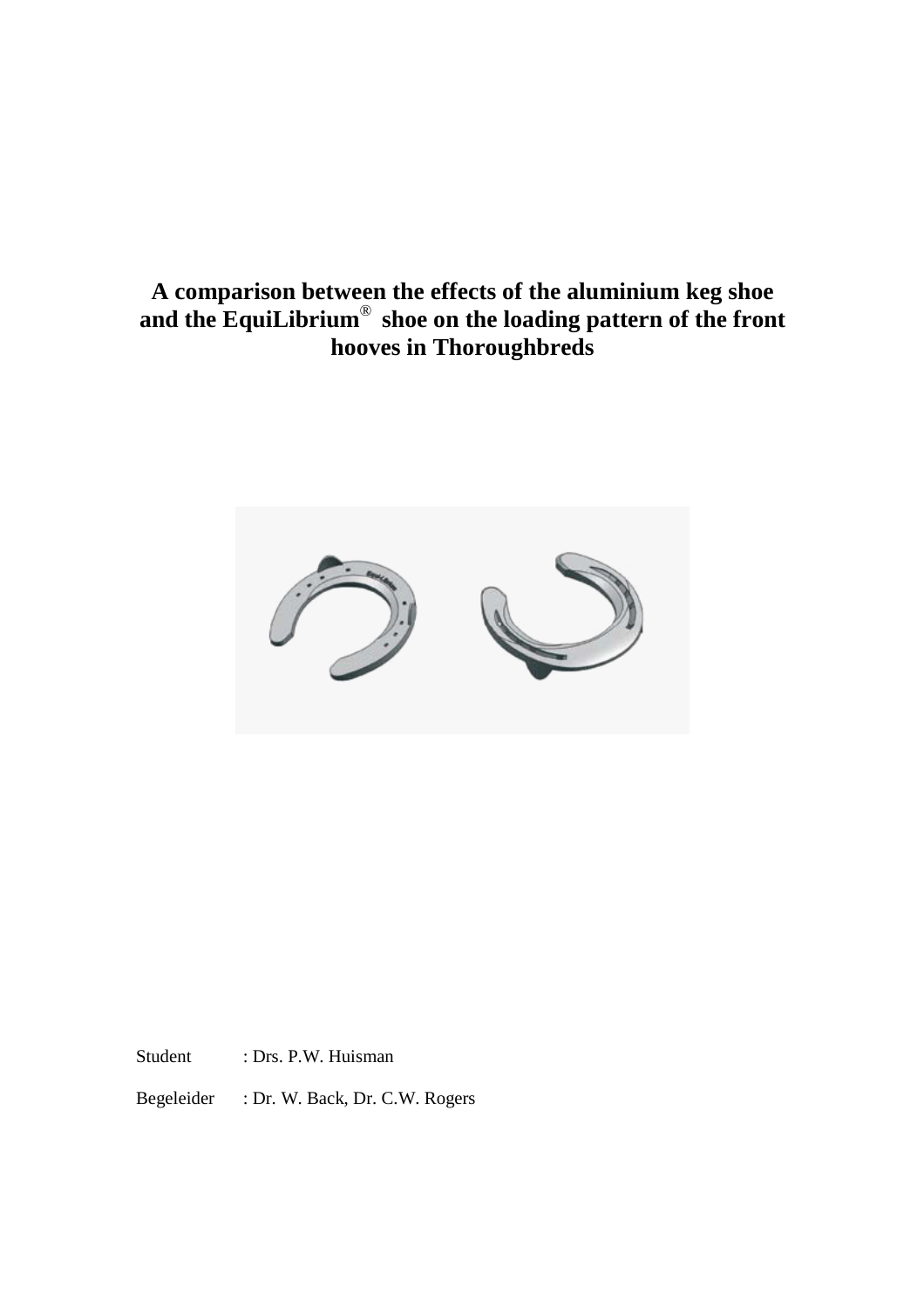# **Table of contents**

| Table of contents               | $-1-$  |
|---------------------------------|--------|
| Summary                         | $-2-$  |
| Introduction                    | $-3-$  |
| Hoof conformation               | $-3-$  |
| The stance phase                | $-4-$  |
| Trimming and shoeing            | $-5 -$ |
| Aim of the study and hypotheses | $-5 -$ |
| <b>Materials and Methods</b>    | $-6-$  |
| Horses                          | $-6-$  |
| Shoeing procedure               | $-6-$  |
| Data collection                 | $-6-$  |
| Data analysis                   | $-7 -$ |
| Results                         | $-8-$  |
| Discussion                      | $-11-$ |
| Acknowledgements                | $-14-$ |
| References                      | $-15-$ |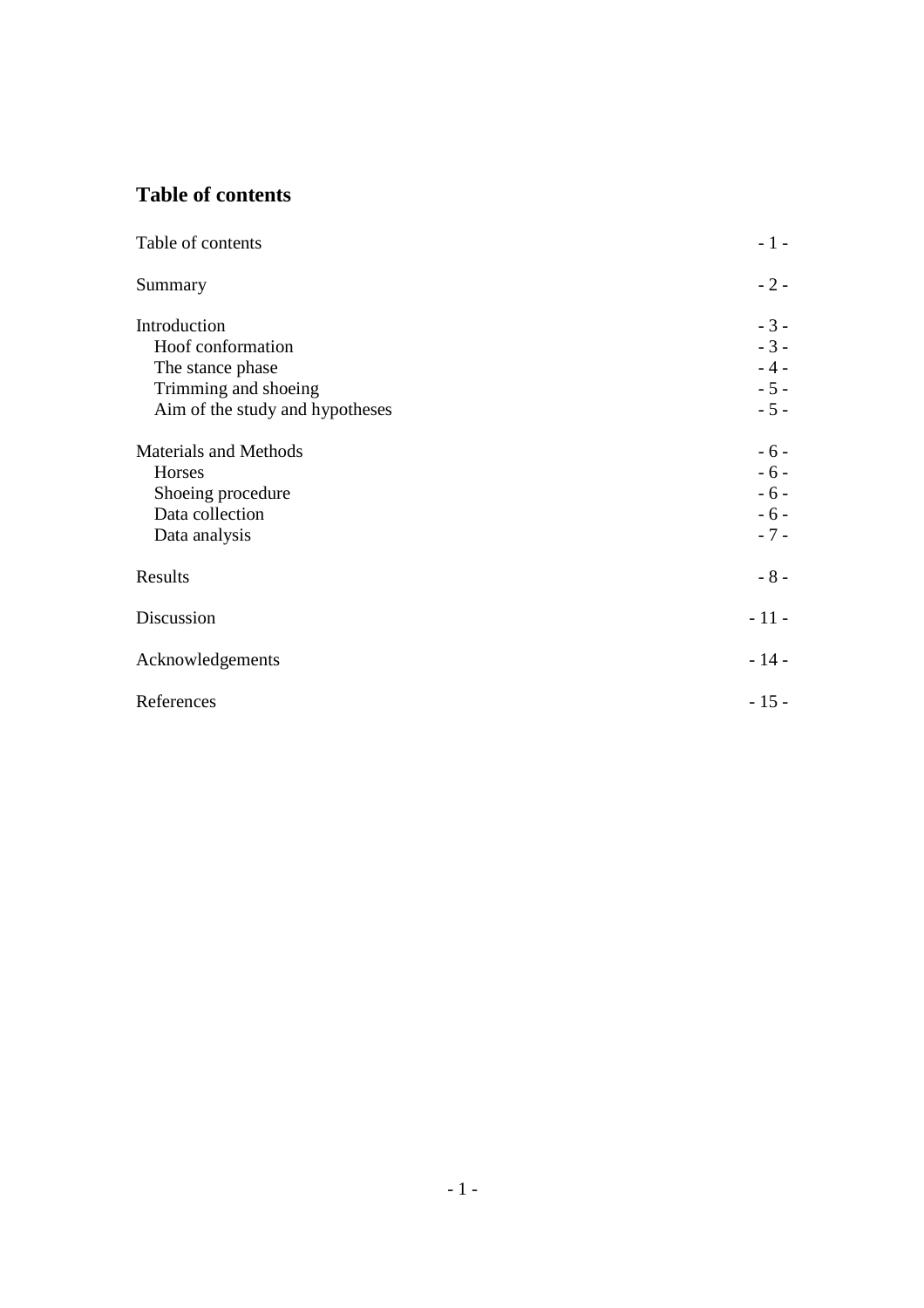### **Summary**

The aim of this pilot- study was to compare the effects of the standard racing shoe, i.e. the keg shoe, and the Equilibrium<sup>®</sup> shoe on the loading pattern of the front hooves of six Thoroughbreds using a pressure measuring system (Rsscan®).

Due to technical problems the objective of using six horses has not been met. Therefore only three adult Thoroughbreds were trotted by hand in a straight line across a pressure measuring system. The horses were randomly shod with either the Equilibrium® or the keg shoe, after which they were given three days to get used to them. After data collection the horses were shod with the other type of shoe. Three valid measurements of each front hoof for both types of shoes were obtained.

Certain tendencies could be identified using the data collected in the current study. When comparing the Equilibrium<sup>®</sup> shoe to the keg shoe it appears that the maximal ground reaction force is higher, the duration of landing is shorter, and the centre of pressure remains in closer proximity to the sagittal hoof axis during break- over.

Due to technical problems encountered during data collection and the development of forelimb lameness in two of the horses, only the data of one horse could be used in the current study. Therefore no conclusions can be drawn from the current results, and further research is needed on this subject.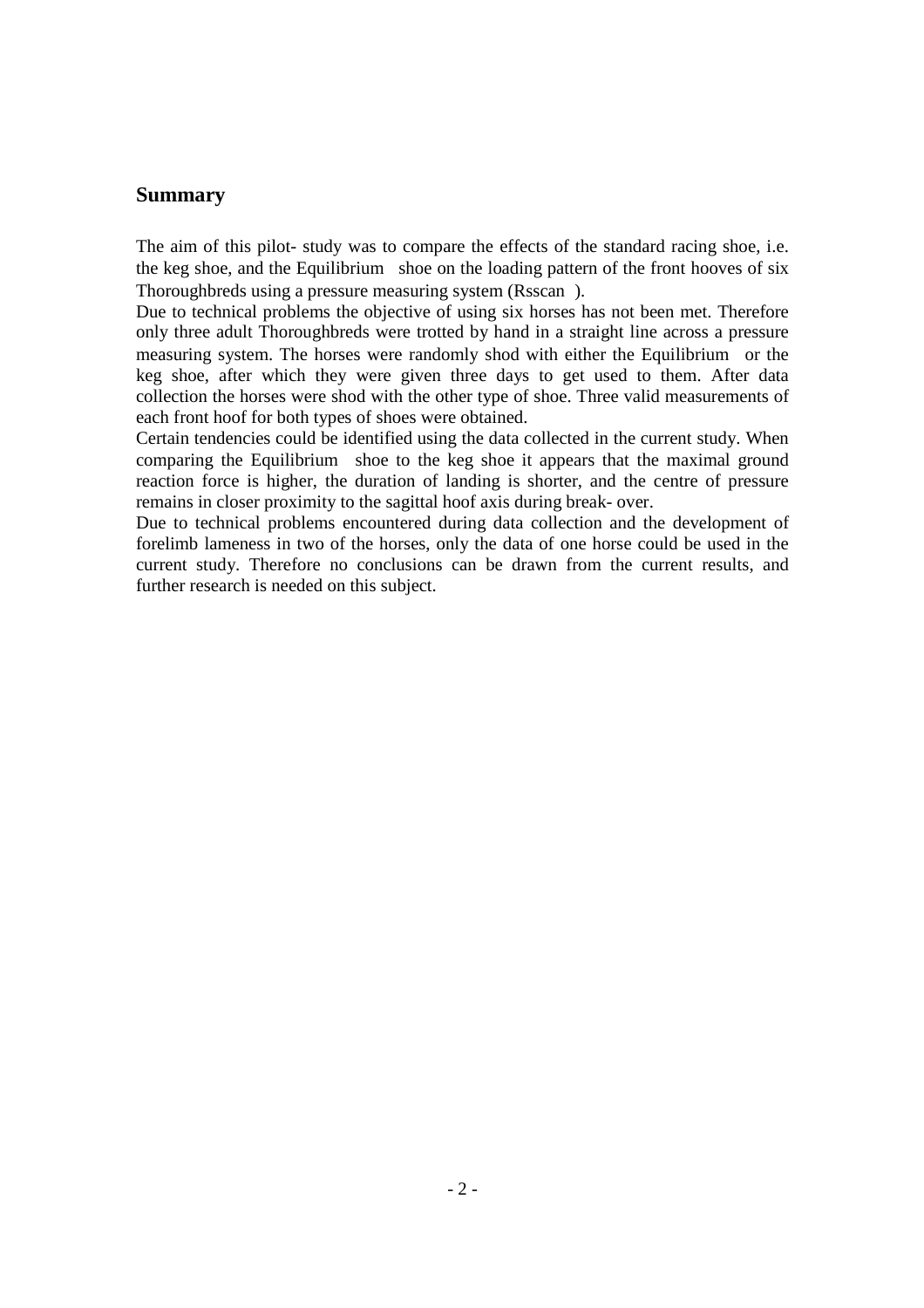### **Introduction**

### *Hoof conformation*

Different parameters are used to describe the conformation of the equine hoof. One of the most commonly used parameters is the hoof angle: the angle between the dorsal hoof wall and the ground surface or solar surface of the hoof wall. The hoof angle influences the way a horse distributes its weight between the dorsal and palmar parts of the hoof during ground contact.

A lot of discrepancy exists between authors as to the normal angle of the equine front hoof. Originally a standard hoof angle was defined by Stashak as an angle between dorsal hoof wall and ground surface of  $45^{\circ}$  to  $50^{\circ}$ . A low hoof angle is thus defined as an angle of  $45^{\circ}$  or less, a large angle as an angle over  $50^{\circ}$ .

Another parameter describing hoof conformation is the angle between the caudal part of the hoof, i.e. the heels, and the ground surface or solar surface of the hoof wall. From the two aforementioned parameters a third one can be defined: the toe- heel angle difference. A term used to describe hoof conformation using the third parameter is the term underrun heels, which is defined as a toe- heel angle difference of  $5^{\circ}$ . (Marks, 2000; Kane *et al.*, 1998)

Roland *et al*. (2003) also examined the medio- lateral variations in several parameters describing the conformation of front feet in Thoroughbreds. They found a medio- lateral asymmetry in width of the solar surface of the hoof and of the hoof- wall angle, in which the solar surface was larger on the lateral side and the hoof wall of the medial side was steeper. Horses that had sustained musculoskeletal injuries during racing appeared to have a lesser degree of asymmetry, which might have contributed to the development of the injuries. This theory is supported by Kane *et al*.

Horses with a low hoof angle will bear more weight on the caudal parts of the hoof, i.e. the heels, in comparison to horses with a normal or standard hoof angle. Structures in the weight- bearing part of the hoof will be compressed, which will cause the horn tubules in the caudal part of the hoof to grow more slowly, thus leading to a vicious circle of underrun heels and a long toe.(Dyson and Marks, 2003; Kane *et al.*, 1998)

Hoof angles of less than  $45^{\circ}$  and underrun heels are associated with lesions of the palmar structures of the lower limb, again caused by the greater load placed on the caudal or palmar part of the limb. The strain on the deep and superficial digital flexor tendons is larger, as is the pressure on the distal phalanx and the navicular bone and bursa. (Marks, 2000; Eliashar *et al.*, 2004; Ovnicek *et al.*, 2003) The long toe- underrun heel conformation also causes the pastern to move forward, thus creating a broken- back hoofpastern axis. This may subsequently contribute to, for example, joint effusion. (O'Grady and Poupard, 2003)

Previous studies on the association between hoof conformation of Thoroughbred racehorses and the prevalence of musculoskeletal injuries have shown that lower toe and heel angles increase the risk of racehorses sustaining musculoskeletal injury. Additionally, Balch *et al.* concluded that the severity of underrun heels is a significant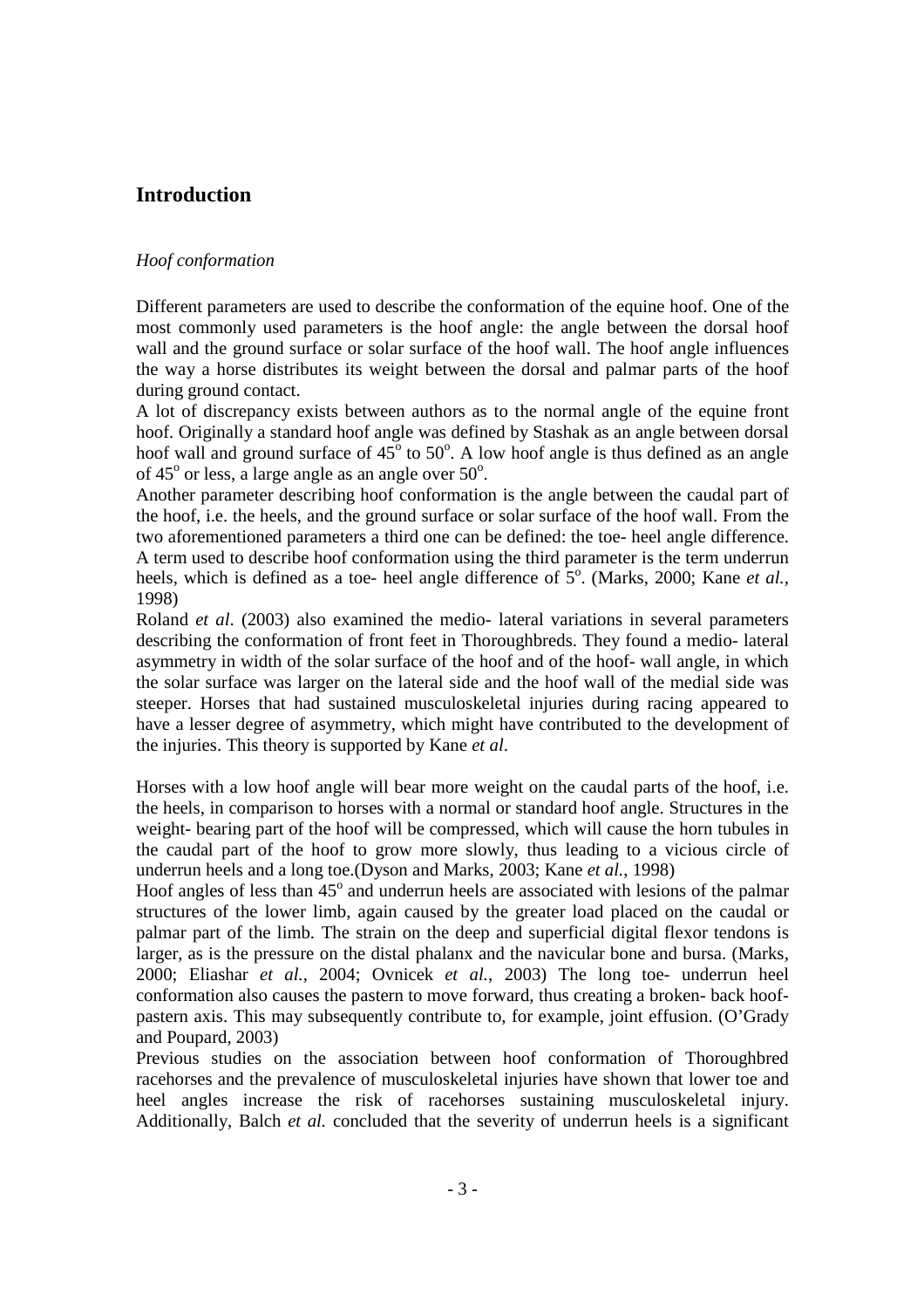risk factor in the development of lesions of the soft tissues of the lower limb in racehorses. (Kane *et al.*, 1998; Balch *et al.*, 2001 )

Prevalence of underrun heels in Thoroughbred racehorses is reported to exceed 97%, which suggests that this hoof conformation might be hereditary to this breed. (Balch *et al.*, 2001) Another study however has shown a potentially large effect of gallop training on hoof angle as well. Horses at the gallop tent to land heel first, which causes the heels to expand and lower towards the ground, thus compressing the horn- producing structures of the caudal part of the hoof. This will lead to a slower growth of the hoof wall in the heel region, thus lowering the toe- heel angle difference. The same study showed a possible association between pasture and bedding conditions and hoof angle, in which wet conditions also tent to lead to a decreased hoof angle. (Peel *et al.*, 2006) It is also common practice in the racehorse industry for farriers to trim the feet of Thoroughbreds towards a lower heel and long toe, as this is supposed to elongate the stride of the horse.(Eliashar, 2007)

#### *The stance phase*

Studies on the weight bearing pattern of the untrimmed, unshod front feet of feral horses maintained on pasture have shown that the solar surface of the hoof wall bears a large proportion of the weight of the horse. In these studies it was concluded that the loading pattern of the hoof wall comprises four main loading- points: the heels in the caudal part of the hoof and two points medial and lateral to the toe dorsally. After trimming, the area of contact between the hoof and ground surface is enlarged, and thus the four- point loading pattern is lost. (Hood *et al.*, 2001; Ovnicek, 1995)

The stance phase of a stride can be divided into four phases: initial contact (IC), midstance (MS), heel- lift (HL) and toe-off (TO). The moment of initial contact is defined as the moment of first contact of the hoof with the ground surface. In horses with underrun heels, landing is usually toe- first, instead of heel- first. During mid- stance the GRF is maximal, and during heel lift the GRF shifts swiftly from a palmar to a dorsal position. Toe- off is the moment the foot leaves the ground. The process of break over can be defined as the phase between heel- lift and toe- off. (Heel *et al.*, 2006; Clayton, 1990; Parks, 2006) In horses with a long toe and underrun heels, the break over process is thought to be significantly delayed. (O'Grady and Poupard, 2003; Page and Hagen, 2002) A line to describe the point of break over is formed between the 2 most cranial loadingpoints, approximately 2,5 to 4 centimeters cranial to the point of the frog. (Eliashar *et al.*, 2002; Hood *et al.*, 2001; Ovnicek *et al.*, 2003) Page *et al.* however related the position of the break over point of the hoof capsule to the third phalanx. They defined the point of break over as the most dorsal location of the solar aspect of the hoof capsule to contact the ground. (Page and Hagen, 2002)

The process of break over is initiated by tension in the deep digital flexor tendon (DDFT) and forces on the distal interphalangeal (DIP) joint, thus rotating the heels. As the DDFT inserts on the navicular bone, forces on this bone are highest during start of break over.

The DIP joint is extended by the ground reaction force (GRF), the force applied to the hoof by the ground. The dimension of the GRF is determined by the weight of the horse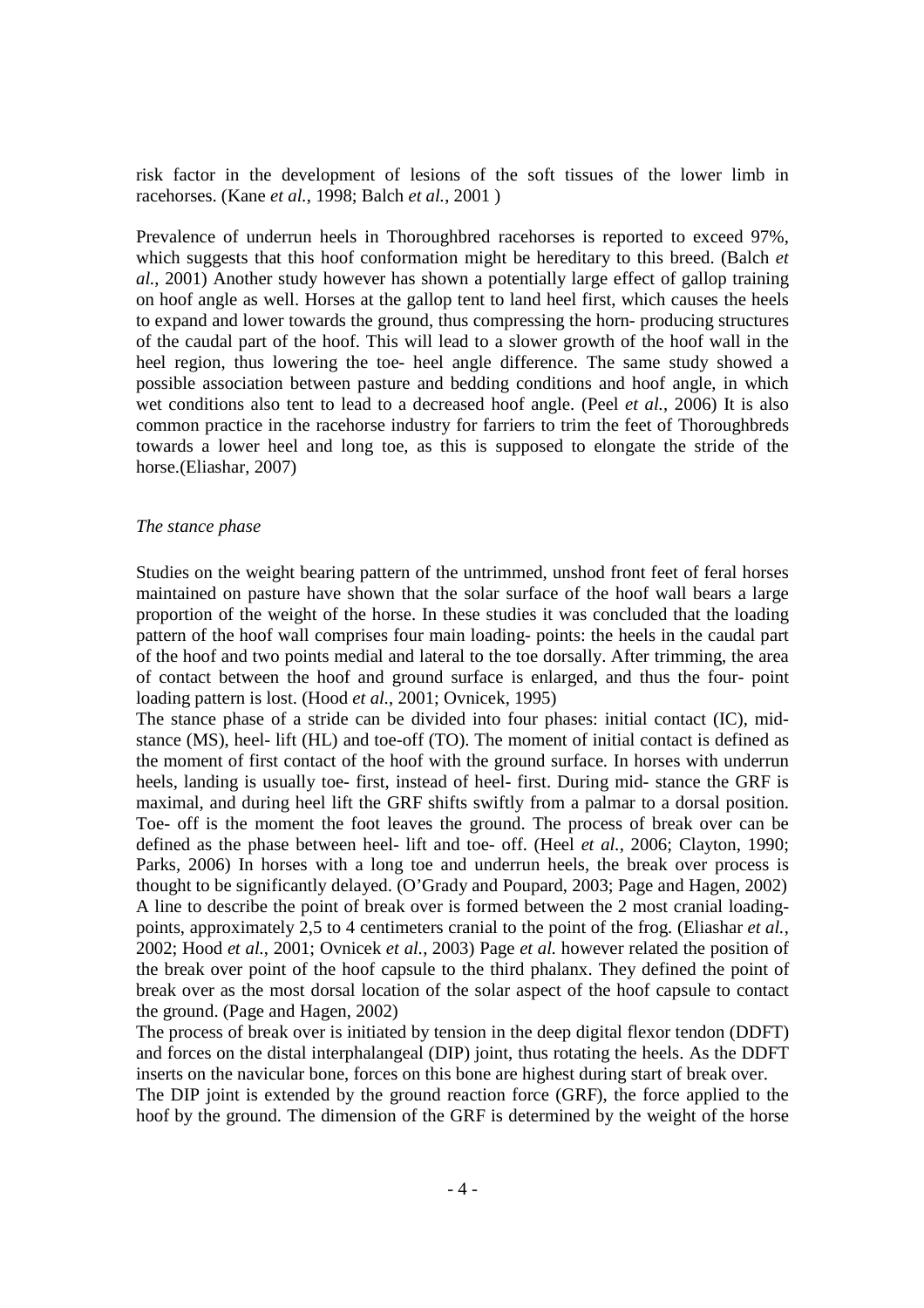and the speed of movement, and described by the point of zero moment (PZM) of the centre of pressure (CoP). During the stance phase of a stride the PZM, and thus the GRF, moves from the palmar part of the solar surface towards the toe. During initial contact and toe- off the GRF is low, and during mid- stance it peaks. (Eliashar *et al.*, 2002; Page and Hagen, 2002; Hood *et al.*, 2001)

#### *Trimming and shoeing*

By shoeing the feet of horses the four- point loading pattern is lost, and instead the area of contact between the ground and the hoof is enlarged, especially along the hoof- wall. (Hood *et al.*, 2001)

The process of hoof unrollment, and break over, is believed to be influenced not only by speed of movement, hoof angle and pathological changes, but also by trimming and shoeing. (Heel *et al.*, 2006; Clayton, 1990) Certain types of shoes, for example the rocker-toe shoe and the rolled-toe shoe, and ways of trimming are believed to ease the process of break over. Page *et al.* have shown that a decrease in break over distance after trimming leads to an improvement in the alignment of the second and third phalanx, a proximal movement of the navicular bone and a decreased strain of the deep digital flexor tendon on the navicular bone. (Page and Hagen, 2002) Eliashar *et al.* concluded that the use of Natural Balance shoes, in which the toe is pulled back, reduces the moment arm of the ground reaction force during break over. (Eliashar *et al.*, 2002)

Recently, the Equilibrium® shoe has been developed by Mustad® Hoof care. One of the most distinct features of this shoe is the rounded toe, designed to ease the process of hoof-unrollment. Previous studies have shown that the Equilibrium® shoe has a positive effect on the peak limb loading and the process of break over in sound Warmblood horses. The peak limb loading is lowered compared to a standard shoe and the movement during break over is better coordinated and more fluent. Consequently, the loading of the joints and tendons in the equine digit will be less abrupt and less high. (Heel *et al.*, 2006)

#### *Aim of the study and hypotheses*

The aim of this study is to compare the effects of the standard racing shoe, i.e. the keg shoe, and the Equilibrium<sup>®</sup> shoe on the loading pattern of the front hooves of 2 adult Thoroughbreds. Loading patterns were acquired by trotting the horses across a pressure plate, the RsFootscan<sup>®</sup>.

The hypotheses tested in the current study are: when comparing the Equilibrium<sup>®</sup> shoe to the keg shoe, the duration of break over will be shorter, the peak load during break over will be lower, and the centre of pressure will remain closer to the central hoof axis during break over.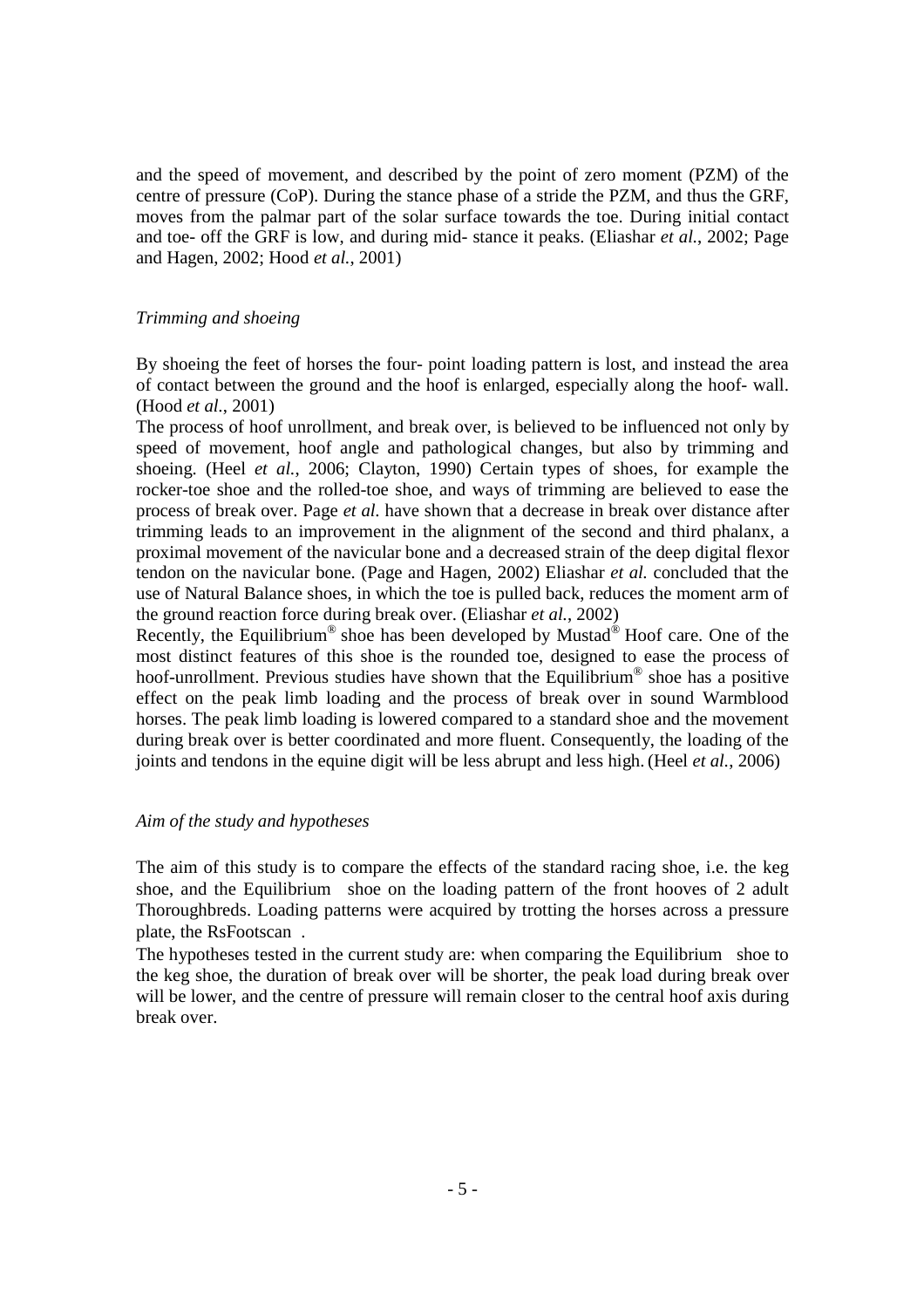## **Materials and Methods**

#### *Horses*

Originally the aim of the current study was to collect data of six clinically sound adult Thoroughbreds. Due to technical problems however this objective has not been met.

Three clinically sound adult Thoroughbred horses were used in this study. The horses have been trained for racing, but are now retired. Weight of the horses was estimated at between 500 and 550 kilos. Height at the withers was estimated at about 1.65 meters for all three horses.

#### *Shoeing procedure*

An experienced farrier was involved in our research project. He was instructed to trim the hooves towards a straight hoof axis (seen from the front).

Horses were shoed at random order. For example, horse number 1 was shod with the Equilibrium<sup>®</sup> shoe first, horse number 2 with the keg shoe. After shoeing, the horses were given three days to get used to both types of shoes. After data collection both horses were shod with the other type of shoe, i.e. horse number 1 with the keg shoe and horse number 2 with Equilibrium<sup>®</sup> shoe.

The time between two shoeing-sessions was short so that the same nail holes could be used. Also, as the hoof grows several parameters will change. In order to minimize the variables involved the shoeing interval was reduced as much as possible. (Eliashar, 2007)

#### *Data collection*

The horses were trotted by hand across a pressure-measuring system, after cleaning the solar surface of the feet using a hoof pick and a wire brush.

Galisteo *et al.* concluded that horses trotted by hand tend to spontaneously repeat their trotting speed. Since several stride parameters are known to be influenced by trottingvelocity, it was important that the horses were able to trot at a speed which was comfortable to them. (Galisteo, 1998)

The Rsfootscan $\odot$  is a pressure- plate that contains small pressure sensitive polymer sensors (5mm\* 7mm). This allows accurate analysis of pressure deviations under all regions of the hooves. We have used a two-meter plate. The consequence of using a twometer plate is that the recording frequency used is less (256Hz) than the maximum frequency (500Hz). The threshold level of the plate was  $3 \text{ N/cm}^2$ . Pressures above threshold level were recorded and were given a colour, blue for minimum pressure and red for maximum pressure.

The Rsfootscan $\circledR$  plate is embedded in an aluminium plate and covered by two rubber mats of approximately 2 to 5 mm thick to form a continuing flat surface. In front, on both sides and at the end of the plate wooden boards were placed to stabilise the pressure plate and to enlarge the track, so as to prevent horses and handlers to anticipate on the position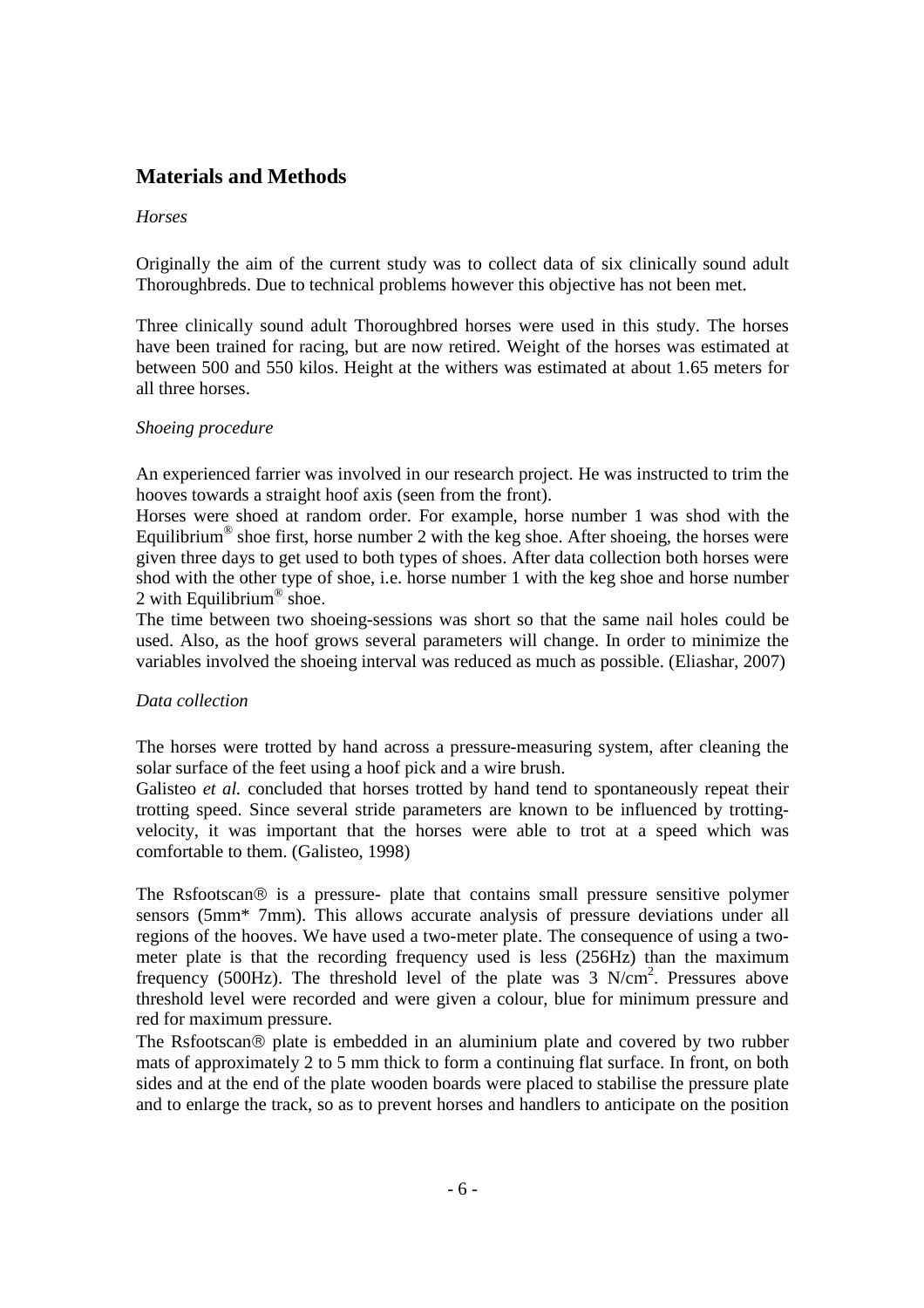of the plate. At the start of the tract two wooden beams were placed in a triangle shape to guide the horses towards the track in which the plate was embedded.

A measurement was defined as valid when the horses trotted across the plate in a straight line and hit the measurement system with at least one forelimb. For each shoe type three valid measurements were obtained for the right as well as the left front hoof.

The horses were filmed using a digital video- camera (Panasonic NV-GS15). The camera was placed halfway alongside the  $Rs$  footscan<sup>®</sup> plate, thus capturing the entire plate in one view. The recorded images were used to determine which front hoof came into contact with the pressure plate first. These findings were then compared to the findings concerning way of landing listed during data- collection.

For each of the horses the Rsscan<sup>®</sup> program requested the creation of a new account, in which no weight over 400 kilos could be entered. Therefore the weight of the horses has been listed in the Rsscan® software as being 400 kilos, instead of the estimated weight.

#### *Data analysis*

The software we used to analyse our data is the Rsscan<sup>®</sup> version 7.0 and Microsoft Excel<sup>®</sup>. The centre of force line was transferred from the Rsscan<sup>®</sup> software to Microsoft Excel $^{\circledR}$  to enable the researchers to process the data.

The stance phase can be divided into four moments: initial contact (IC), mid- stance (MS), heel lift (HL) and toe-off (TO). The moment of IC is defined as the moment of first contact of the hoof with the Rsfootscan plate. MS is the moment at which the vertical component of the ground reaction force (GRF) is maximal. HL is defined as the moment when the shift of the centre of pressure (CoP) in two consecutive frames in dorso-palmar direction is the largest. TO is the moment of last contact with the Rsfootscan plate (end x and end\_y). (Heel *et al.*, 2006)

The hoof- unrollment pattern is described using the shift in CoP from MS to TO. The xand y- values of MS are placed in the origin of an x- and y- axis and thus the pattern of hoof-unrollment can be calculated. To be able to compare the left and right foot, the xaxis-values of the right foot have to be mirrored. (Heel *et al.*, 2004)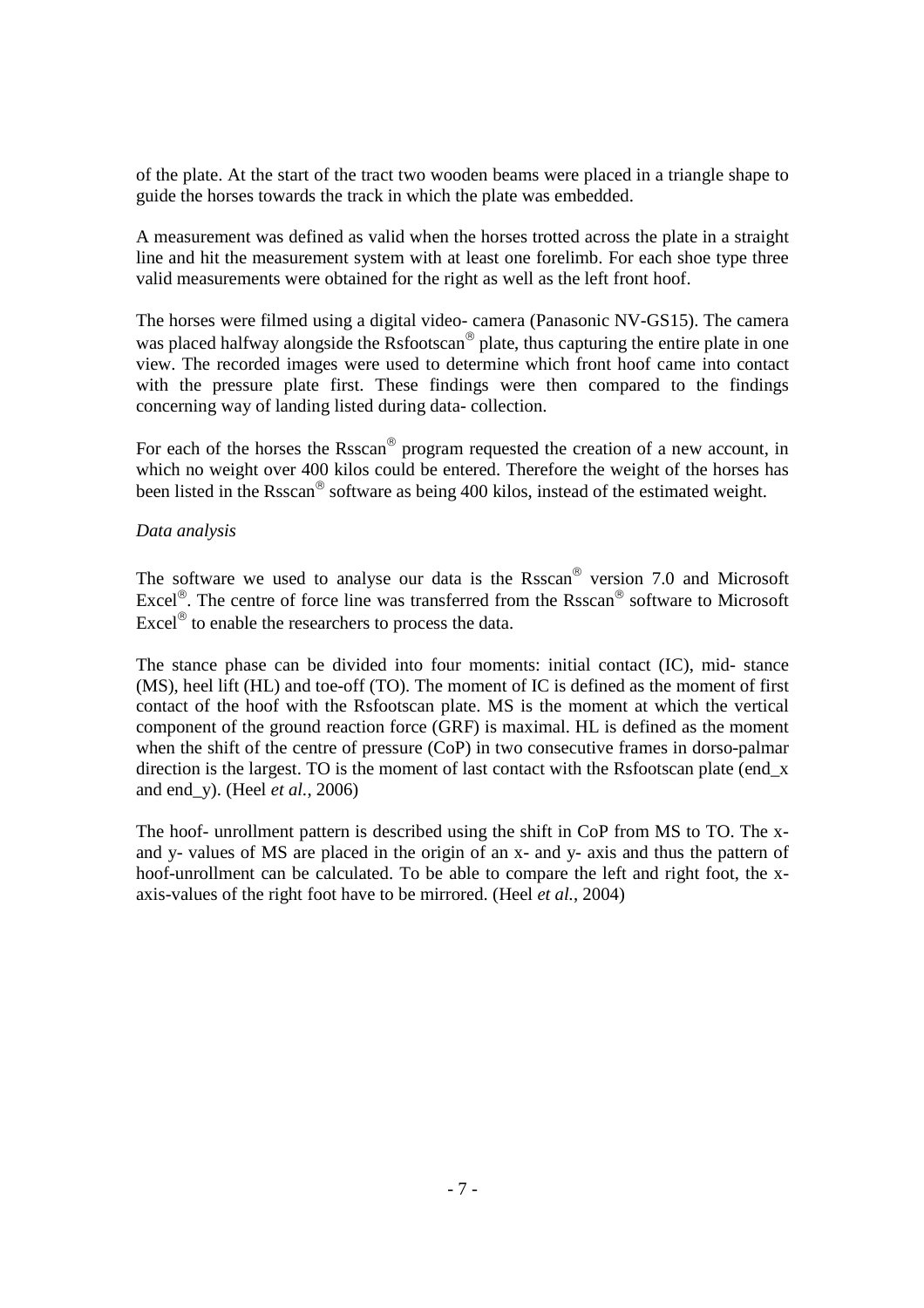### **Results**

Hypotheses tested in the current study are: when comparing the Equilibrium<sup>®</sup> shoe to the keg shoe, the duration of break over will be shorter, the peak load during break over will be lower, and the centre of pressure will remain closer to the central hoof axis during break over.

Initially the aim was to collect data of three clinically sound adult Thoroughbreds. However, two of the horses have been excluded from this study due to the development of forelimb lameness during data collection.

Data obtained for horse number one are listed in *table 1* and *figure 1* and *2*.

|                  | <b>Keg RV</b>      | EquiLibrium             | <b>Keg LV</b> | EquiLibrium |
|------------------|--------------------|-------------------------|---------------|-------------|
|                  |                    | $\mathbf{R} \mathbf{V}$ |               | LV          |
| <b>GRF-max</b>   | 806                | 829                     | 711           | 934         |
| during<br>stance | 676                |                         | 820           |             |
| phase            | 541                |                         |               |             |
| <b>Max GRF</b>   | 154                | 169                     | 146           | 214         |
| hoof-            | 119                |                         | 161           |             |
| unrollment       | 113                |                         |               |             |
| Time from HL     | $46,18 \text{ ms}$ | 22,84 ms                | 34,64 ms      | 22,85 ms    |
| to TO            | $46,19 \text{ ms}$ |                         | 34,45 ms      |             |
| (duration of     | 34,64 ms           |                         |               |             |
| breakover)       |                    |                         |               |             |
| End x            | $-38,67$           | 6,04                    | $-27,15$      | $-20,39$    |
|                  | $-5,52$            |                         | $-57,52$      |             |
|                  | 14,36              |                         |               |             |
| End_y            | 184,85             | 179,79                  | 144,38        | 133,67      |
|                  | 188,28             |                         | 155,68        |             |
|                  | 148,38             |                         |               |             |

*Table 1: Data collected for horse no 1* 

*GRF: Ground Reaction Force in Newton ; BO: break- over, defined as the period between mid- stance and toe- off ; HL: heel lift ; TO: toe off ; end\_x and end\_y in millimeters*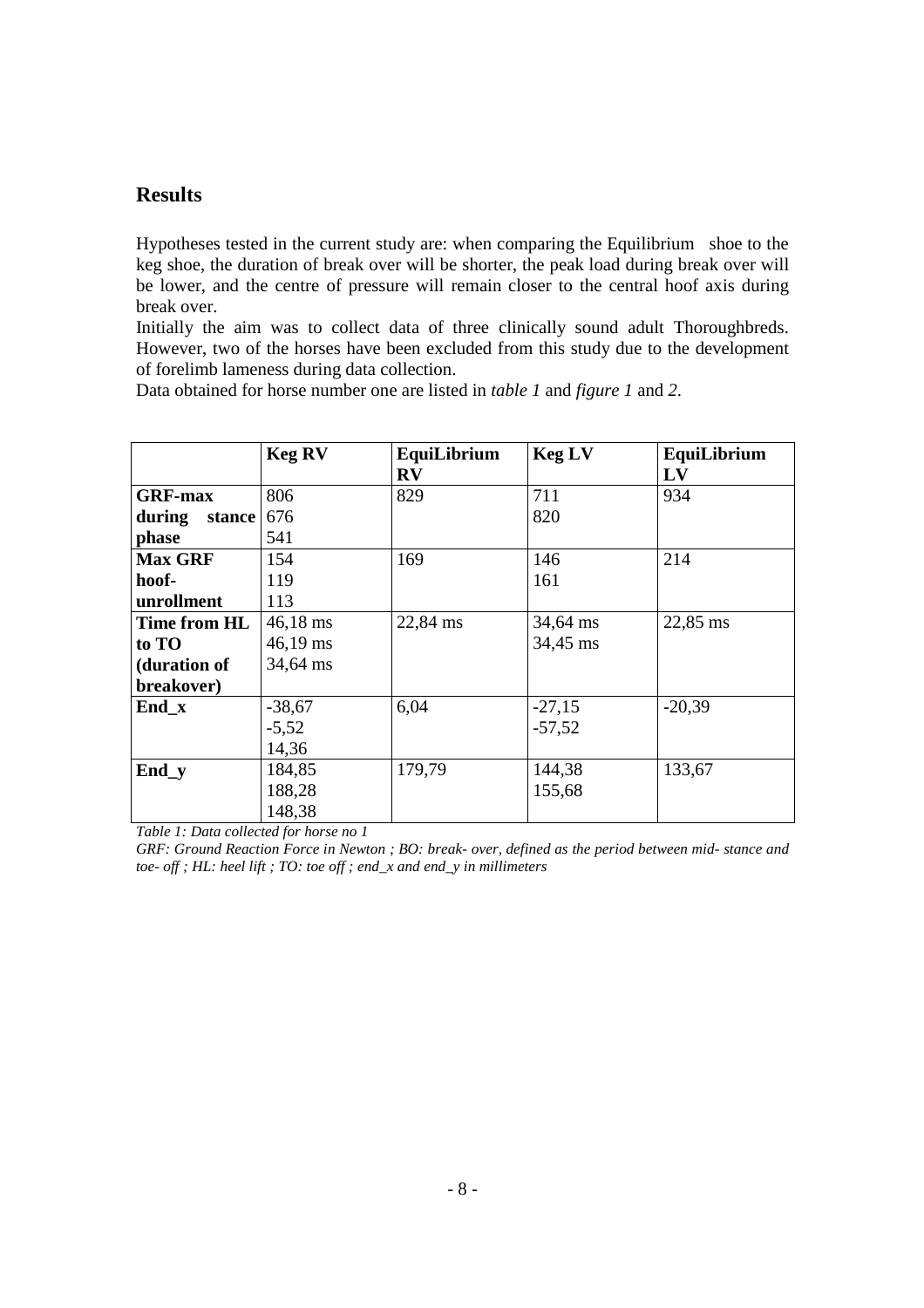

*Figure 1: Graph of x- and y- values collected for horse no 1, left front hoof* 



*Figure 2: Graph of x- and y- values collected for horse no 1, right front hoof* 

Values of all parameters acquired during testing in the current study differ between measurements, as is shown in the *table 1* and *graphs 1* and *2*. Therefore no concrete conclusions can be drawn from the numbers and figures listed above. However, it may be possible to identify certain tendencies using the collected data.

The maximal ground reaction force appears to be higher for the Equilibrium<sup>®</sup> shoe than for the standard keg shoe during the stance phase in both front hooves. However, when comparing the GRF- values of the current study to values recorded in the co- study, the values listed above are approximately 25% or less of those found in the untrimmed and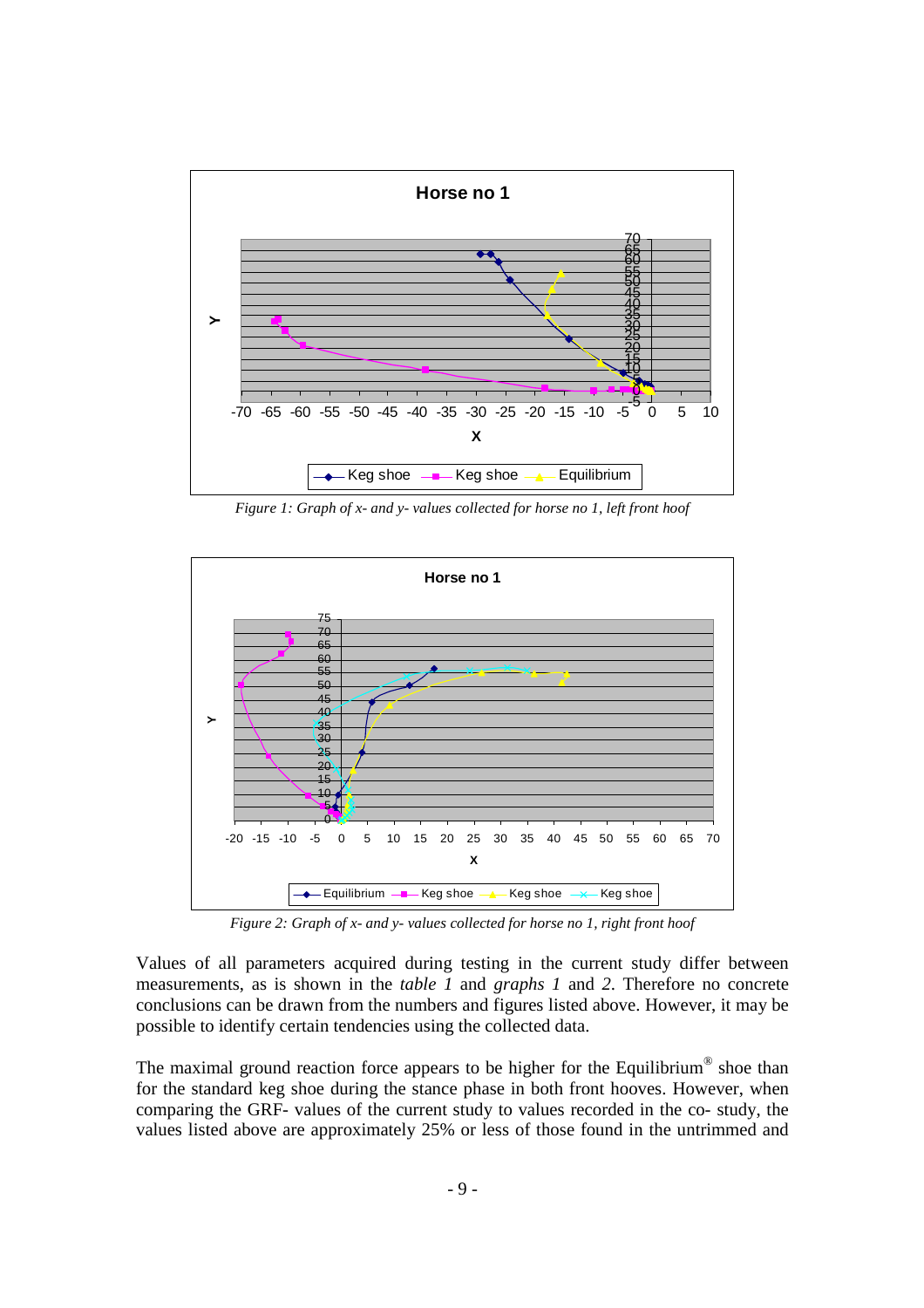trimmed front feet of Thoroughbreds. Hence the values listed in *table 1* do not seem to be highly representative of the forces placed upon the solar surface of the hoof during the stance phase of a stride.

The duration of break over, defined as the time- laps from heel lift to toe- off in milliseconds, appears to be shorter for the Equilibrium<sup>®</sup> shoe than for the keg shoe in the left front hoof as well as the right front hoof (*table 1*).

The x\_end and y\_ end values generally appear to be lower for the Equilibrium<sup>®</sup> shoe than for the keg shoe for the left front hoof as well as the right front hoof. This could indicate that movement of the centre of pressure during break over is in closer proximity to the sagittal hoof axis in the Equilibrium<sup>®</sup> shoe than in the keg shoe, were it can be expected to be in an ideal situation.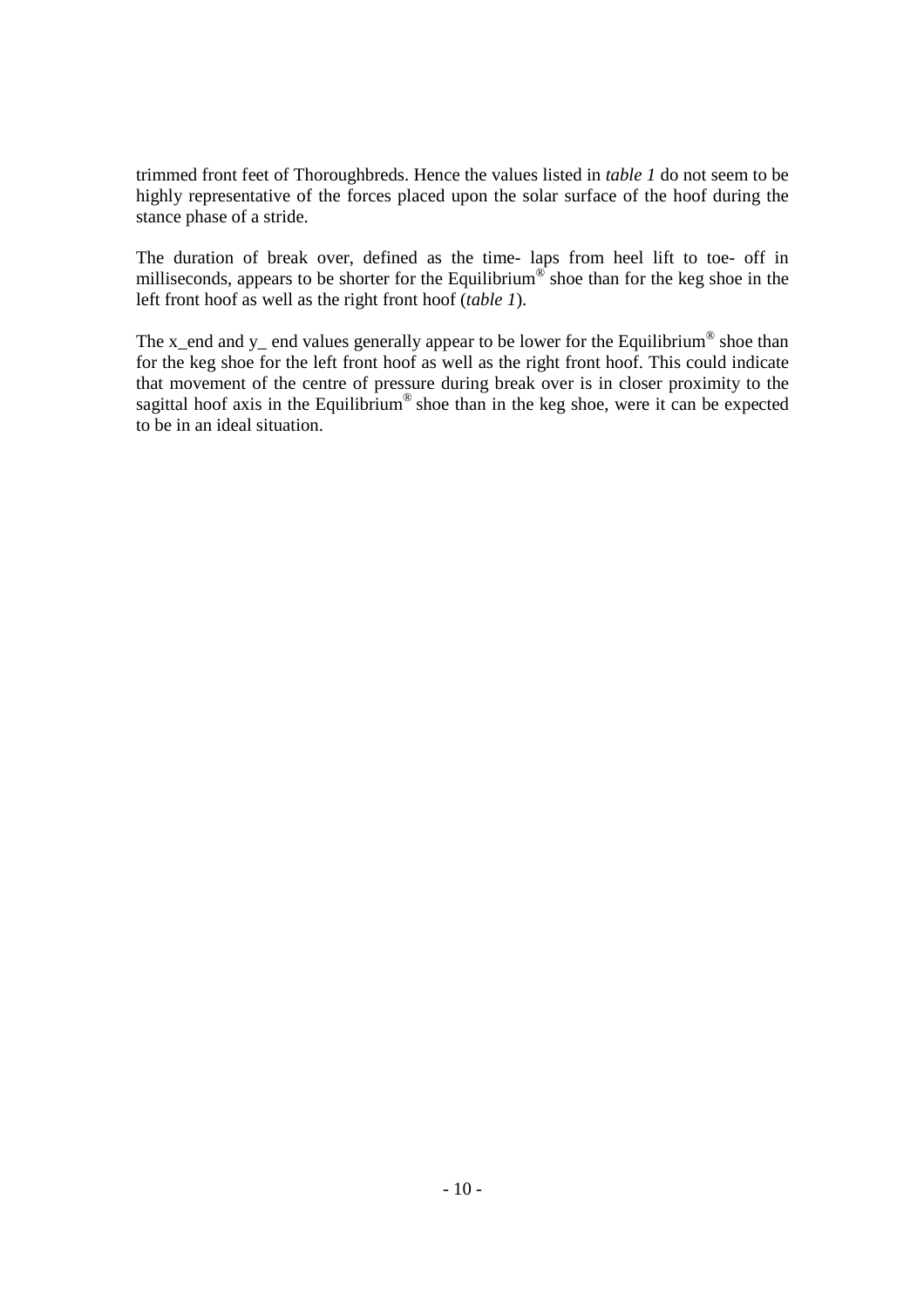### **Discussion**

The aim of the current study was to evaluate the effects of the keg shoe and Equilibrium<sup>®</sup> shoe on the loading pattern of front feet in Thoroughbreds, using a pressure plate to collect data.

The pressure plate has previously been used to asses the way of landing in sound ponies at the walk. Data collected during this study appeared to be highly repeatable, thus making the pressure plate a promising tool to asses loading patterns in horses. (Oosterlinck *et al.*, 2009)

In the current study the pressure plate has been used to asses loading patterns of the front feet in trotting Thoroughbreds. However, it has not been calibrated using a known weight or a force plate. By calibrating the pressure plate a known weight is linked to a certain pressure or force in Newton, thus creating a starting point for data- collection.

Because the pressure plate has not been calibrated, the ground reaction forces measured in this study might not be highly reliable.

The resolution at which data are collected is related to the length of the pressure plate. In the current study a two meter plate has been used, which has a maximal resolution of 256 Hertz or 256 frames per second. By using a one meter plate, which measures at a frequency of 500 Hertz, more accurate data can be obtained due to the reduced period between frames and thus more frames can be collected for each footprint.

Due to the restriction in the amount of frames collected of each front hoof, the moment of heel lift and toe off used to calculate the duration of break over can not be defined very accurately. Differences found between the Equilibrium ® and keg shoe in duration of break over might therefore not be as large as can be concluded from *table 1*.

A previous study on the effects of shoes with a rolled toe (Heel *et al.*, 2006) has found no effect of the rolled toe on the duration of break over, in contrast to the results found in the current study. However, inclusion criteria for horses used in that study did not include a long toe- low heel conformation, in contrast to the horse used in the current one. It could be postulated that the effects of the rolled toe may be larger in horses with underrun heels than in horses with a normal hoof conformation. If this proves to be true by further research, shoeing horses with an abnormal hoof conformation, i.e. a long toe and low heel, might be a valuable tool in reducing the incidence of orthopaedic injuries or in the treatment of certain conditions.

In the current study x end and y end values for horse number one differ considerably between different measurements or runs. This is shown in *table 1* as well as *graphs 1* and *2*. This implies that the hoof unrollment pattern varies considerably between different runs, even for one horse. This might be due to the horse not trotting across the plate in a straight line or stumbling of the horse as it trots across the plate.

Due to technical problems encountered during data- collection, the x- and y- graphs as they are normally depicted by the Rsscan<sup>®</sup> software were lost. Hence it was not possible to compare graphs of the x- and y- values acquired in the current study to those collected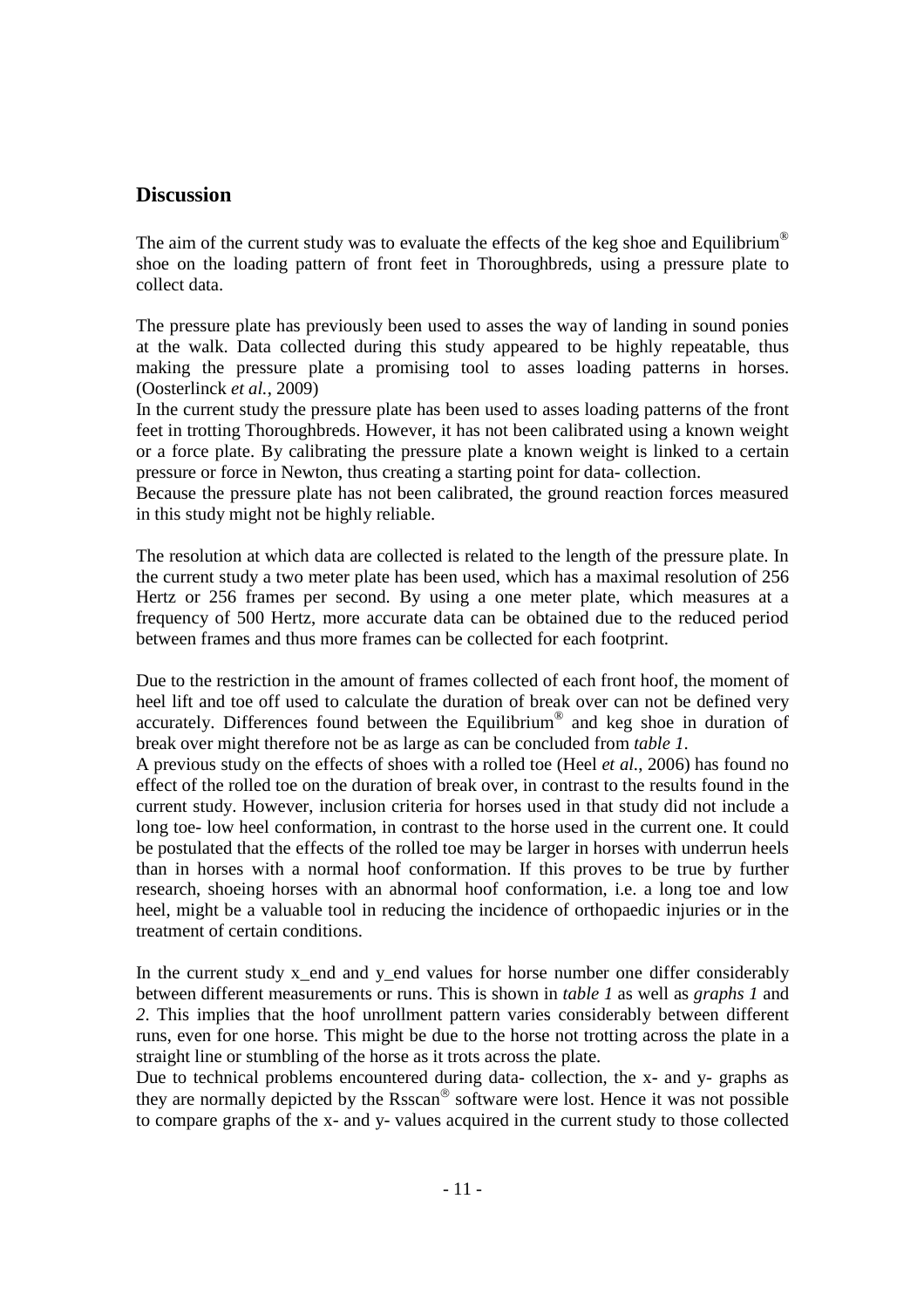in previous studies. X- and y- values depicted in the table and graphs above are therefore most likely not very accurate and no definite conclusions can be drawn from them, although there appears to be a tendency of the centre of pressure staying closer to the sagittal hoof axis during break over in the Equilibrium<sup>®</sup> shoe.

The six horses used in the setup of the current study were all adult Thoroughbreds, with an age ranging from approximately six to twelve. The horses had been trained for and/ or used in racing at a younger age, but had all been retired from this and were kept on pasture during the entire year. The horses were kept bare- foot and the feet of the horses were trimmed only twice a year.

As mentioned before, the long toe – low heel conformation is not just a hereditary trait of Thoroughbreds, but is also influenced by gallop- training and trimming. (Peel *et al.*, 2006; Balch *et al.*, 2001) Therefore, the hoof conformation investigated in the current study might be more obvious in younger horses, which are actively in training.

Data collected in this study might also have been influenced by hidden orthopaedic ailments, of which the prevalence might be higher in older horses than in young ones.

The horses used in the setup were not used to being shod and were not trimmed regularly. Therefore, it might have taken these horses longer to get used to the keg and Equilibrium<sup>®</sup> shoes than the three days the researchers had aimed for.

Taking the reasons mentioned above into consideration, using younger horses which are being trained and/ or raced at the moment of data collection would be more representative of the Thoroughbred population and the Thoroughbred hoof conformation.

To determine the hoof angle of the horses being used in the current study a hoof- angle measurement device can be used. Because the aim of the study was to determine the loading pattern in Thoroughbreds, which are predisposed to a long toe- low heel conformation (Kane *et al.*, 1998; Balch *et al.*, 2001), hoof angle- measurements are only aimed at confirming the aforementioned hoof conformation. Thus, taking latero- medial radiographs of the front feet, which is deemed the golden standard, does not appear to be necessary in the current setup. By using a Dallmer hoof gauge, the long toe- low heel conformation can be identified. The horses should stand squarely on a flat ground surface during collection of these data, and all measurements should be taken by one experienced person. (Molemen *et al.,* 2005)

In the current study the assumption has been made that horses trotted by hand tend to spontaneously repeat their trotting speed. Thus, the trotting velocity during data collection has not been registered. (Galisteo *et al.*, 1998) However, as the magnitude of the ground reaction force depends on the weight of the horse and the trotting velocity, and the weight does not vary between measurements, the differences in peak- GRF between measurements in one horse seem to be caused by the horse trotting at different velocities.

In previous studies the velocity has been calculated using an infrared system. (Heel *et al.*, 2004) This system consists of two infrared gates placed at the beginning and end of the track, which is six meters in length if the two meter pressure plate is being used. Thus, time measurement is initiated by the horse trotting past the infrared gate at the beginning of the track and ended by the horse crossing the one at the end of the track. By dividing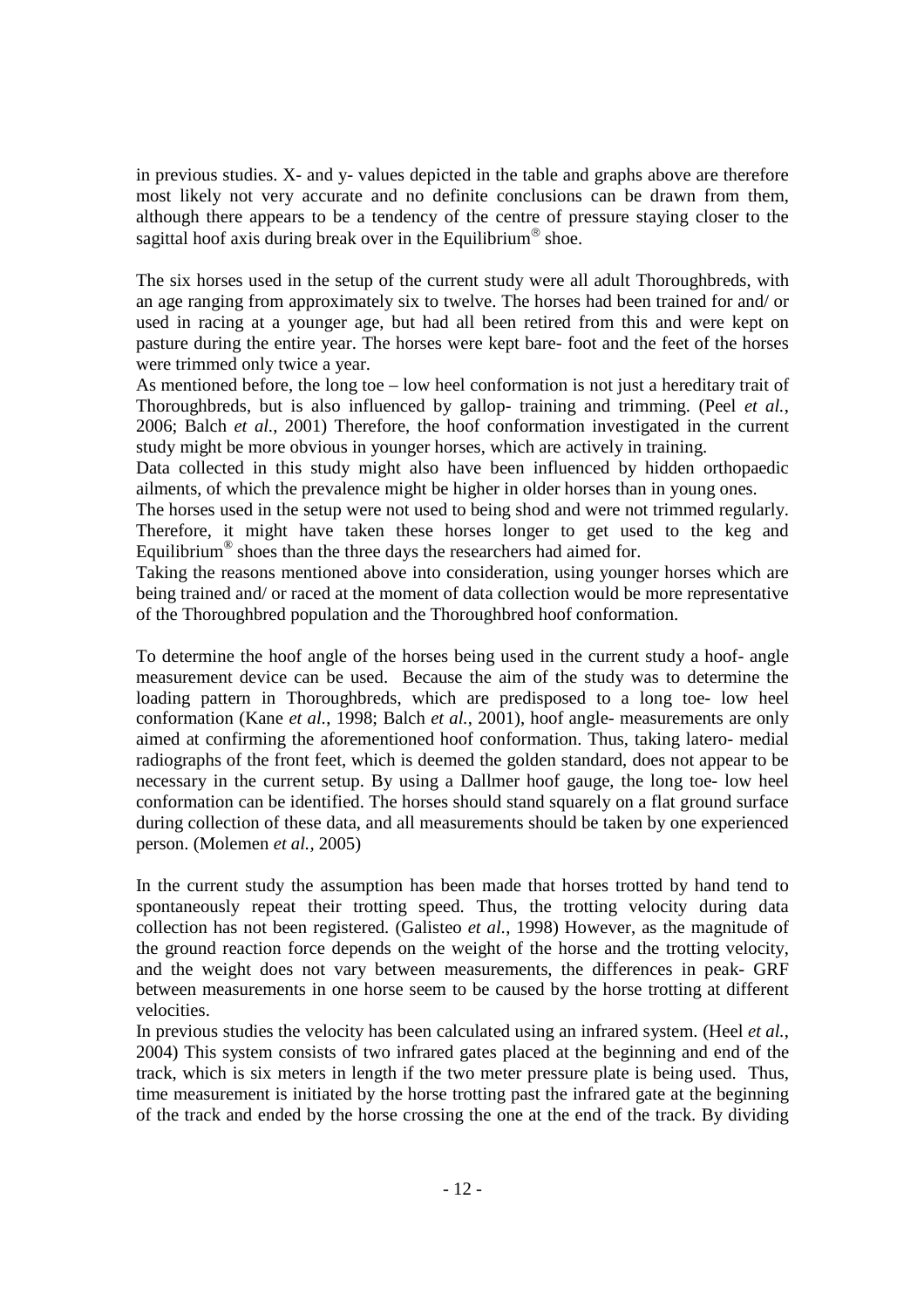the length of the track, six meters, by the time registered during each measurement the trotting velocity can be calculated.

The benefit of using the infrared system is that, during data collection, one can asses if the trotting velocity of a horse is constant between different measurements.

In order to acquire more accurate results than the ones that have been collected in the current study, further research is needed. Recapitulating the above, it would be advisable to use a calibrated one meter pressure plate to acquire more accurate data; young Thoroughbreds which are still in race- training to obtain a more representative study group; a Dallmer hoof gauge to measure the hoof angle of the front feet to identify the conformation investigated; and the infrared system to calculate the trotting velocities of the horses.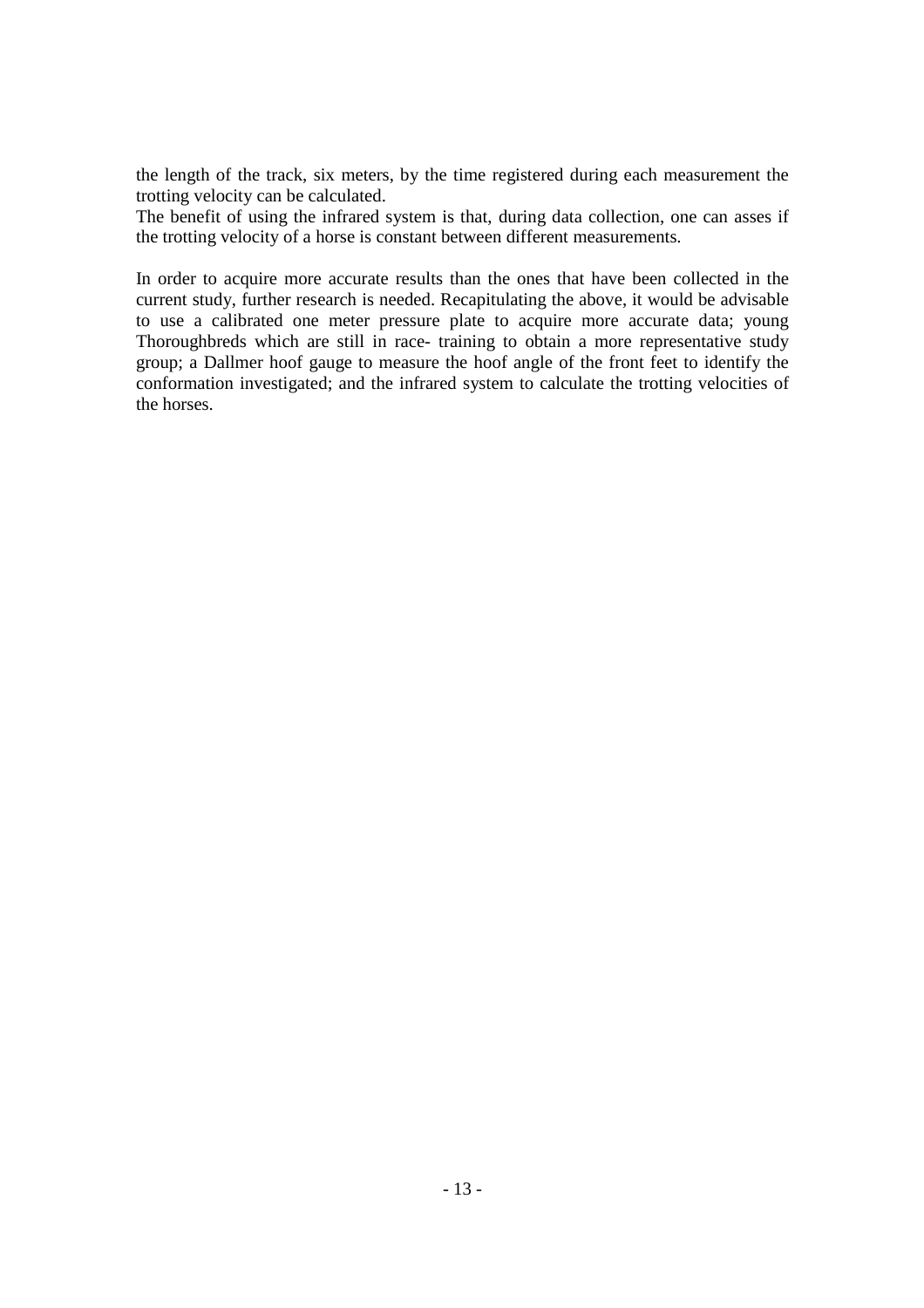### **Acknowledgements**

Conducting this research and writing the corresponding report would not have been possible without the assistance and support of several people, to which we would like to express our gratitude. Dr W. Back (Utrecht University, Utrecht, The Netherlands), Dr. C.W. Rogers, Prof. E. Firth (Massey University, Palmerston North, New Zealand) and Dr. M.C.V. van Heel (Mustad® Hoofcare, The Netherlands) for their guidance and support. We would also like to thank Sarah, Andrew (Massey University, Palmerston North, New Zealand), Lisa, Charissa and Boukje (Utrecht University, Utrecht, The Netherlands) for trotting the horses across the RsFootscan Plate®. Last but not least we would like to thank Andrew (Massey University, Palmerston North, New Zealand) for trimming and shoeing the horses and all our co-workers for their support.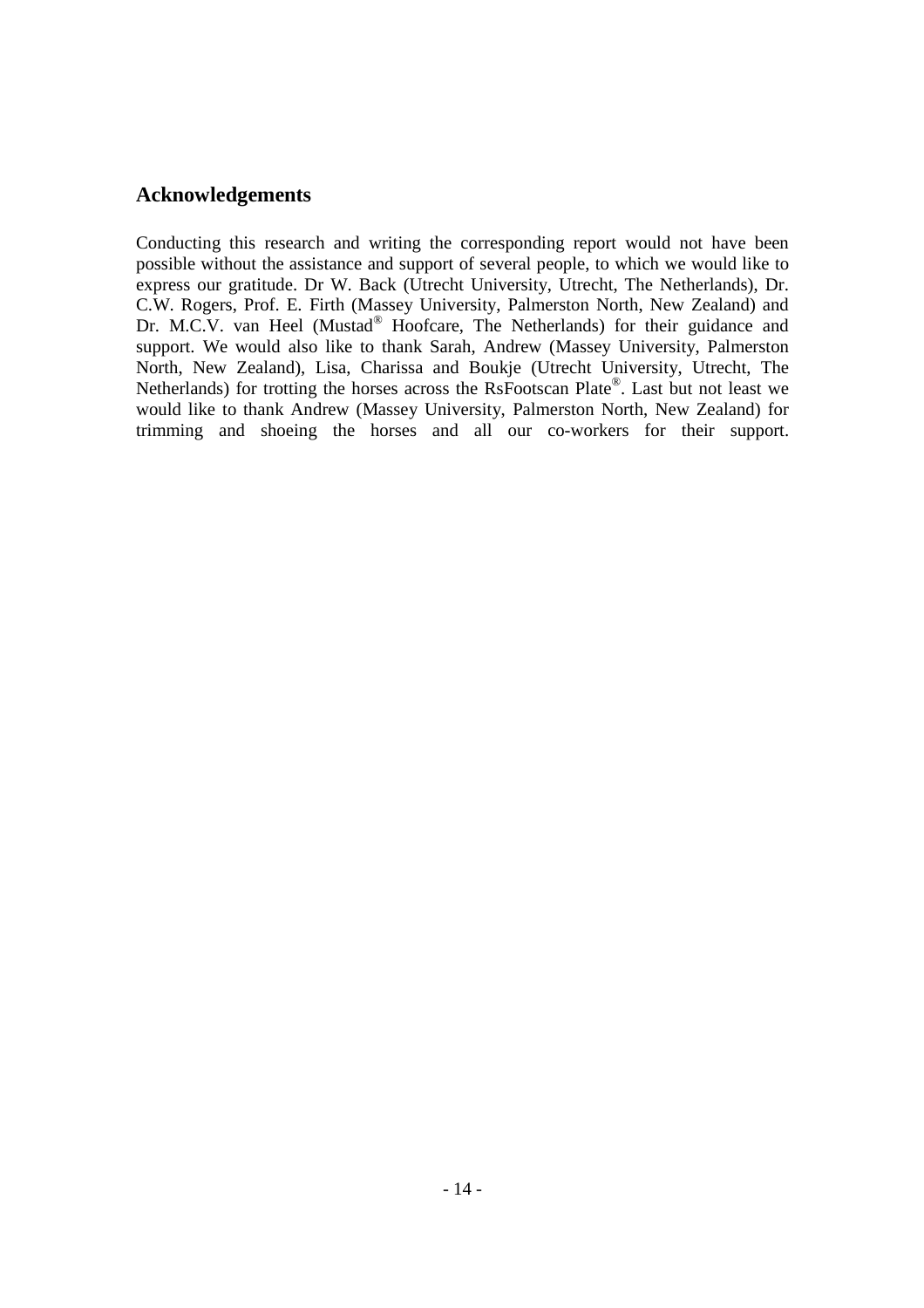### **References**

Balch O.K., Helman R.G., Collier M.A., Underrun Heels and Toe- Grab Length as Possible Risk Factors for Catastrophic Musculoskeletal Injuries in Oklahoma Racehorses, *Proceedings*, 47th Annu Meet Am Assoc Equine Pract 2001: 334- 338

Clayton H.M., The effect of an acute hoof wall angulation on the stride kinematics of trotting horses, *Equine Vet J Suppl*, 1990, **9**: 86- 90

Dyson S., Marks D., Foot pain and the elusive diagnosis, *Vet Clin Equine*, 2003, **19**: 531- 565

Eliashar E., An Evidence- Based Assessment of the Biomechanical Effects of the Common Shoeing and Farriery Techniques, *Vet Clin Equine*, 2007, **23**: 425- 442

Eliashar E., McGuigan M.P., Rogers K.A., Wilson A.M., A comparison of three horseshoeing styles on the kinetics of breakover in sound horses, *Equine Vet J*, 2002, **34** (2): 184- 190

Eliashar E., McGuigan M.P., Wilson A.M., Relationship of foot conformation and force applied to the navicular bone of sound horses at the trot, *Equine Vet J*, 2004, **36** (5): 431- 435

Galisteo A.M., et al, The influence of speed and height at the withers on the kinematics of sound horses at the hand- led trot, *Vet Res Comm*, 1998, **22**: 415- 423

Heel van M.C.V., Van Weeren P.R., Back W., Shoeing sound Warmblood horses with a rolled- toe optimises hoof- unrollment and lowers peak loading during breakover, *Equine Vet J*, 2006, **38** (3): 258- 262

Heel van M.C.V., Barneveld A., Van Weeren P.R., Back W., Dynamic pressure measurments for the detailed study of hoof balance: the effect of trimming, *Equine Vet J*, 2004, **36** (8): 778- 782

Hood D.M., Taylor D., Wagner I.P., Effects of ground surface deformability, trimming, and shoeing on quasistatic hoof loading patterns in horses, *Am J Vet Res*, 2001, **62** (6): 895- 900

Kane A.J., Stover S.M., Bock K.B., Gardner I.A., Hoof Balance Characteristics Associated with Catastrophic Injury in Thoroughbred Racehorses, *Proceedings*, 44<sup>th</sup> Annu Meet Am Assoc Equine Pract 1998: 281- 283

Marks D., Conformation and Soundness, *Proceedings*, 46<sup>th</sup> Annu Meet Am Assoc Equine Pract 2000, 39- 45